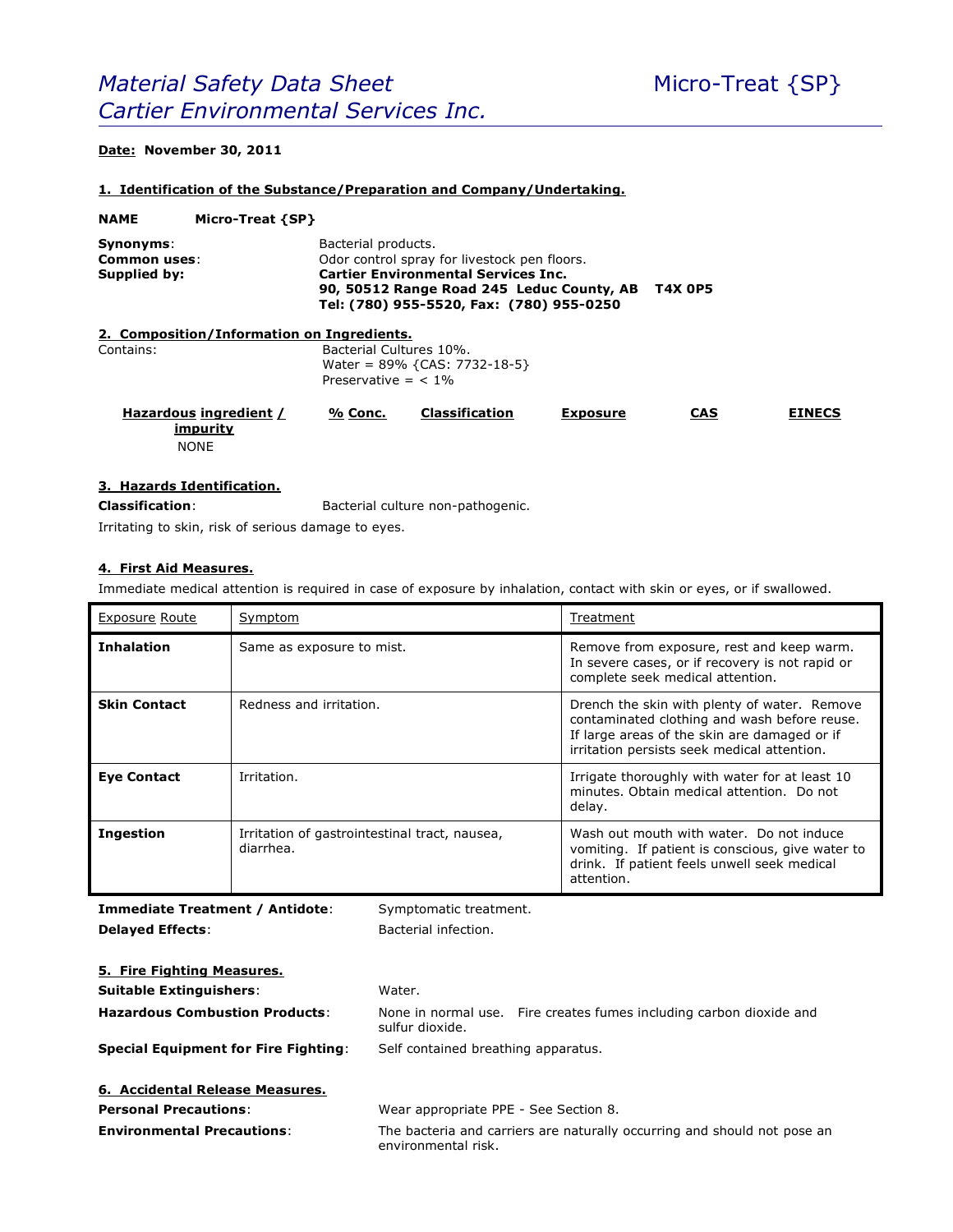| <b>Clean up Procedure:</b>                                            |                                                      |                                                                       |               | Vacuum or sweep up avoiding generation of mist. Place in suitable labeled<br>containers and hold for waste disposal. Wash spill site with water. If<br>bacterial contamination is an issue use chlorine to kill the bacillus spores. |             |  |
|-----------------------------------------------------------------------|------------------------------------------------------|-----------------------------------------------------------------------|---------------|--------------------------------------------------------------------------------------------------------------------------------------------------------------------------------------------------------------------------------------|-------------|--|
| 7. Handling & Storage.                                                |                                                      |                                                                       |               |                                                                                                                                                                                                                                      |             |  |
| Ventilation: Good general ventilation.<br><b>Handling</b>             |                                                      |                                                                       |               |                                                                                                                                                                                                                                      |             |  |
|                                                                       |                                                      | <b>Recommended procedures &amp; equipment:</b> avoid creating mist.   |               |                                                                                                                                                                                                                                      |             |  |
| <b>Storage</b>                                                        |                                                      | 0 deg C to 40 deg C for product viability only.<br>Temperature range: |               |                                                                                                                                                                                                                                      |             |  |
|                                                                       |                                                      | Humidity range: all.                                                  |               |                                                                                                                                                                                                                                      |             |  |
| Keep away from:                                                       | See Section 10.                                      |                                                                       |               |                                                                                                                                                                                                                                      |             |  |
| <b>Suitable storage Media:</b><br>Original container with closed lid. |                                                      |                                                                       |               |                                                                                                                                                                                                                                      |             |  |
|                                                                       | Precautions against static discharge: recommended.   |                                                                       |               |                                                                                                                                                                                                                                      |             |  |
|                                                                       |                                                      |                                                                       |               |                                                                                                                                                                                                                                      |             |  |
|                                                                       | 8. Exposure Controls/Personal Protection.            |                                                                       |               |                                                                                                                                                                                                                                      |             |  |
| <b>Exposure standards:</b>                                            |                                                      |                                                                       |               |                                                                                                                                                                                                                                      |             |  |
|                                                                       | Component                                            |                                                                       | LTEL (8h TWA) | STEL (15 mins)                                                                                                                                                                                                                       | <b>Type</b> |  |
| None                                                                  |                                                      |                                                                       |               |                                                                                                                                                                                                                                      |             |  |
| <b>Personal Protective Equipment:</b>                                 |                                                      |                                                                       |               |                                                                                                                                                                                                                                      |             |  |
| <b>Respiratory:</b>                                                   | Dust mask.                                           |                                                                       |               |                                                                                                                                                                                                                                      |             |  |
| Hand:                                                                 | Wash hands after use. Gloves recommended.            |                                                                       |               |                                                                                                                                                                                                                                      |             |  |
| Eye:                                                                  | Safety glasses or goggles recommended.               |                                                                       |               |                                                                                                                                                                                                                                      |             |  |
| Skin:                                                                 | Wash after exposure. Overalls and boots recommended. |                                                                       |               |                                                                                                                                                                                                                                      |             |  |

**Environmental Controls**: Users should be aware of environmental considerations and their duties under the environmental protection act.

**Hygiene Measures**: Always wash thoroughly after handling chemicals.

# **9. Physical & Chemical Properties.**

| Appearance                       | Water like liquid, straw                                       |  |
|----------------------------------|----------------------------------------------------------------|--|
| Odor                             | Floral                                                         |  |
| рH                               | Neutral 8.0                                                    |  |
| <b>Boiling Point/range</b>       | Similar to water                                               |  |
| <b>Melting Point/range</b>       | Similar to water                                               |  |
| <b>Flash point</b>               | Not Applicable                                                 |  |
| <b>Flammability</b>              | Not flammable under normal conditions of storage and handling. |  |
| <b>Auto-ignition temperature</b> | Not Applicable                                                 |  |
| <b>Explosive limits</b>          | Not Applicable                                                 |  |
| <b>Oxidizing Properties</b>      | None                                                           |  |
| <b>Vapour Pressure</b>           | Similar to water                                               |  |
| <b>Relative density</b>          | 1.01                                                           |  |
| Solubility in water              | Soluble. Disperses in water.                                   |  |
| Solubility in solvent            | Not soluble                                                    |  |
| <b>Partition coefficient</b>     | Not Applicable                                                 |  |
| <b>Viscosity</b>                 | Similar to water                                               |  |
| <b>Vapour density</b>            | Similar to water                                               |  |
| <b>Evaporation rate</b>          | Similar to water                                               |  |
| Conductivity                     | Similar to water                                               |  |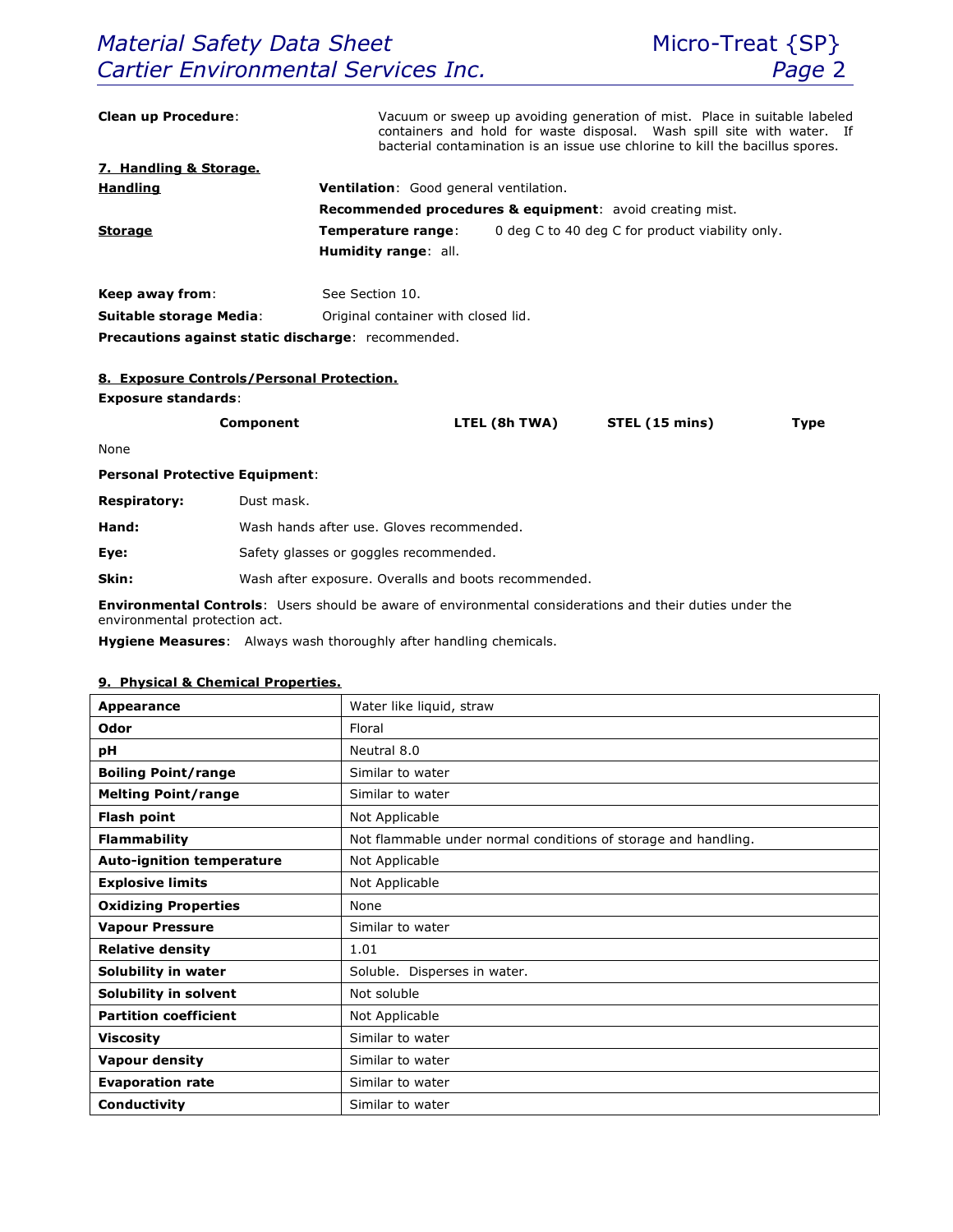| 10. Stability & Reactivity.                                                                                                   |                                                                                                                                                                                                                                                                                                                                                       |  |  |
|-------------------------------------------------------------------------------------------------------------------------------|-------------------------------------------------------------------------------------------------------------------------------------------------------------------------------------------------------------------------------------------------------------------------------------------------------------------------------------------------------|--|--|
| Stability:                                                                                                                    | Stable under normal storage and handling conditions.                                                                                                                                                                                                                                                                                                  |  |  |
| <b>Conditions to avoid:</b>                                                                                                   | Accumulations of product in enclosed spaces and generation of mist. Avoid<br>contact with oxidizing chemicals.                                                                                                                                                                                                                                        |  |  |
| <b>Materials to avoid:</b>                                                                                                    | Acids and Alkalies may inactivate the bacterial cultures.                                                                                                                                                                                                                                                                                             |  |  |
| <b>Hazardous decomposition products:</b>                                                                                      | Oxides of carbon and sulfur.                                                                                                                                                                                                                                                                                                                          |  |  |
| 11. Toxicological Information.                                                                                                |                                                                                                                                                                                                                                                                                                                                                       |  |  |
|                                                                                                                               | Toxological effects: Low Acute oral toxicity although ingestion will cause irritation of the gastrointestinal tract and<br>may result in nausea and diarrhea. May cause mild mechanical irritation to eyes, skin and mucous membranes. May<br>cause irritation from allergic reaction, especially to people that have a history of allergic reaction. |  |  |
| LDLO                                                                                                                          |                                                                                                                                                                                                                                                                                                                                                       |  |  |
| Greater than 2000 mg/kg oral-rat<br>LD <sub>50</sub>                                                                          | skin-rabbit                                                                                                                                                                                                                                                                                                                                           |  |  |
| 12. Ecological Information.                                                                                                   |                                                                                                                                                                                                                                                                                                                                                       |  |  |
| <b>Environmental Effects:</b>                                                                                                 | Minimal impact under normal conditions of use and storage. The bacterial<br>cultures are naturally occurring soil type organisms.<br>The other<br>components are unlikely to bio-accumulate and bio-degradable.                                                                                                                                       |  |  |
| <b>Mobility:</b>                                                                                                              | Disperses in water.                                                                                                                                                                                                                                                                                                                                   |  |  |
| Degradability:                                                                                                                | Contents are bio-degradable.                                                                                                                                                                                                                                                                                                                          |  |  |
| <b>Bio-accumulative potential:</b>                                                                                            | Not likely.                                                                                                                                                                                                                                                                                                                                           |  |  |
| <b>Aquatic Toxicity:</b>                                                                                                      | Not known.                                                                                                                                                                                                                                                                                                                                            |  |  |
| 13. Disposal Considerations.                                                                                                  |                                                                                                                                                                                                                                                                                                                                                       |  |  |
| Substance:                                                                                                                    | Via an authorized waste disposal contractor to an approved waste disposal<br>site, observing all local and national regulations.                                                                                                                                                                                                                      |  |  |
| <b>Container:</b>                                                                                                             | As substance.                                                                                                                                                                                                                                                                                                                                         |  |  |
| 14. Transport Information.                                                                                                    | Not regulated for transport.                                                                                                                                                                                                                                                                                                                          |  |  |
| <b>UN number</b><br><b>Primary Hazard</b><br><b>Packing Group</b><br>H.I. Number<br><b>Proper Shipping name</b>               | <b>Class</b><br><b>Subsidiary Hazard</b><br><b>Emergency Action Code</b><br><b>Marine Pollutant</b><br>Waste water treatment compounds, bacterial culture.                                                                                                                                                                                            |  |  |
| 15. Regulatory Information.                                                                                                   |                                                                                                                                                                                                                                                                                                                                                       |  |  |
| <b>Label Name</b><br>Symbols<br><b>Risk Phrases</b><br><b>Safety Phrases</b><br>E.C. No<br>N/A<br><b>Additional labeling:</b> | Micro-Treat<br>no risk or safety phrases stipulated<br>no risk or safety phrases stipulated<br>no risk or safety phrases stipulated                                                                                                                                                                                                                   |  |  |
| regulations for further information).                                                                                         | Use of this material may be governed by the following regulations: (users are advised to consult these                                                                                                                                                                                                                                                |  |  |

The information contained in this data sheet does not constitute an assessment of workplace risks.